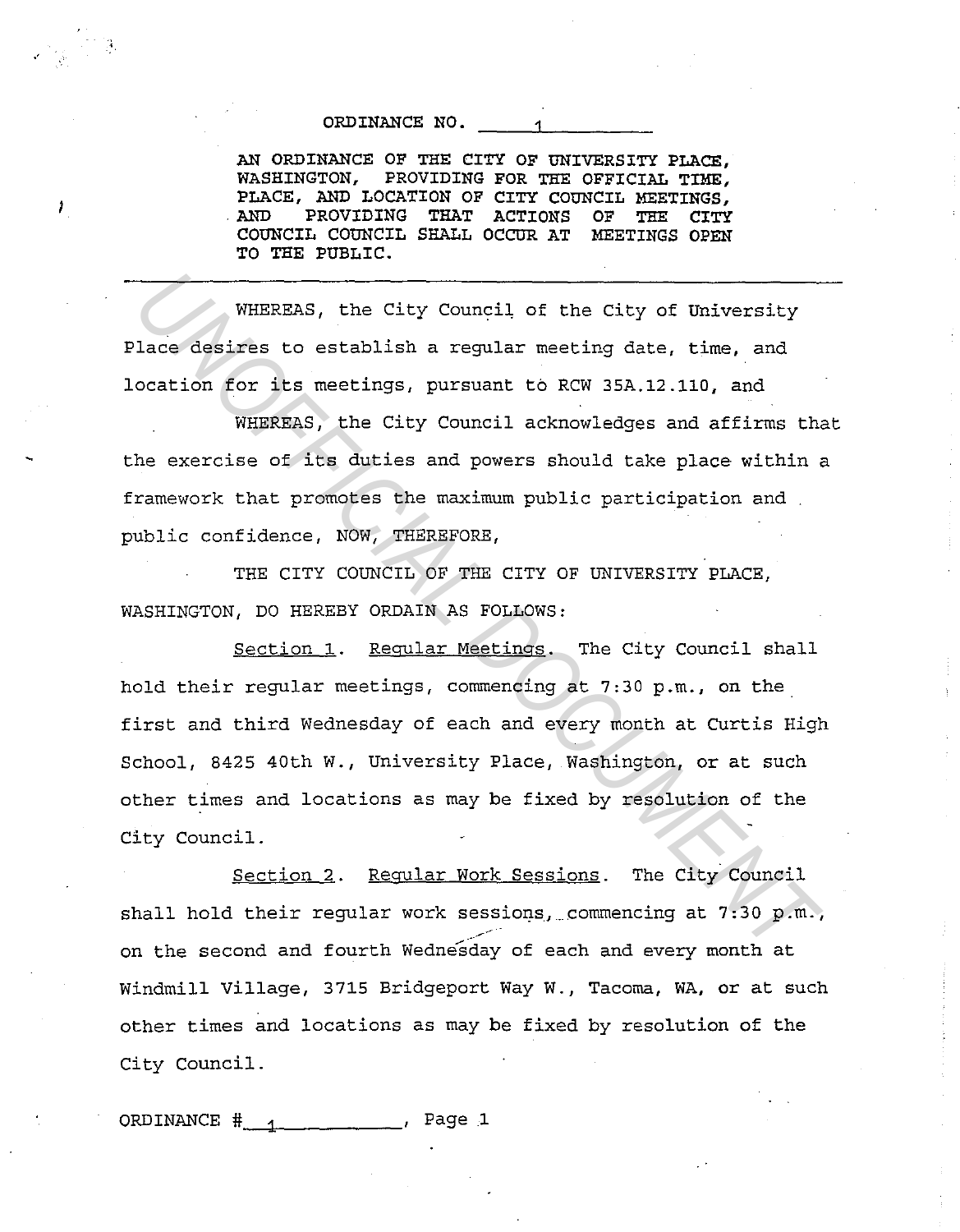Section 3. Open Public Meetings. No City Council ordinance or resolution shall be passed, nor official action taken, at any meeting not open to the public, nor at any public meeting, the date of which is not fixed by ordinance, resolution or rule, unless notice of such meeting has been given by providing notice to each local newspaper of general circulation and to each local radio or television station, as provided in RCW 42.30.080, as now exists or may be hereafter amended.

Section 4. Severability. If any section, sentence, clause or phrase of this ordinance should be held to be invalid or unconstitutional by a court of competent jurisdiction, such invalidity or unconstitutionality shall not affect the validity or constitutionality of any other section, sentence, clause or phrase of this ordinance. Documentary and the City of Exercise of Such meeting has been given by<br> **Providing notice to each local newspaper of general circulation**<br> **E2.30.080, as now exists or may be hereafter amended.**<br> **Section 4. Severability**.

Section 5. Effective Date. This ordinance shall take effect upon the official date of incorporation of the City and after passage of an approved summary, consisting of the title hereto.

PASSED by the City Council of the City of University Place this 11 TH day of MAY MAY , 1995.

 $\mathcal{L}_{\mathcal{L}}$ 

. CITY OF UNIVERSITY PLACE

ACTING MAYOR, Ronald L. Williams

ORDINANCE  $# 1$  . Page 2